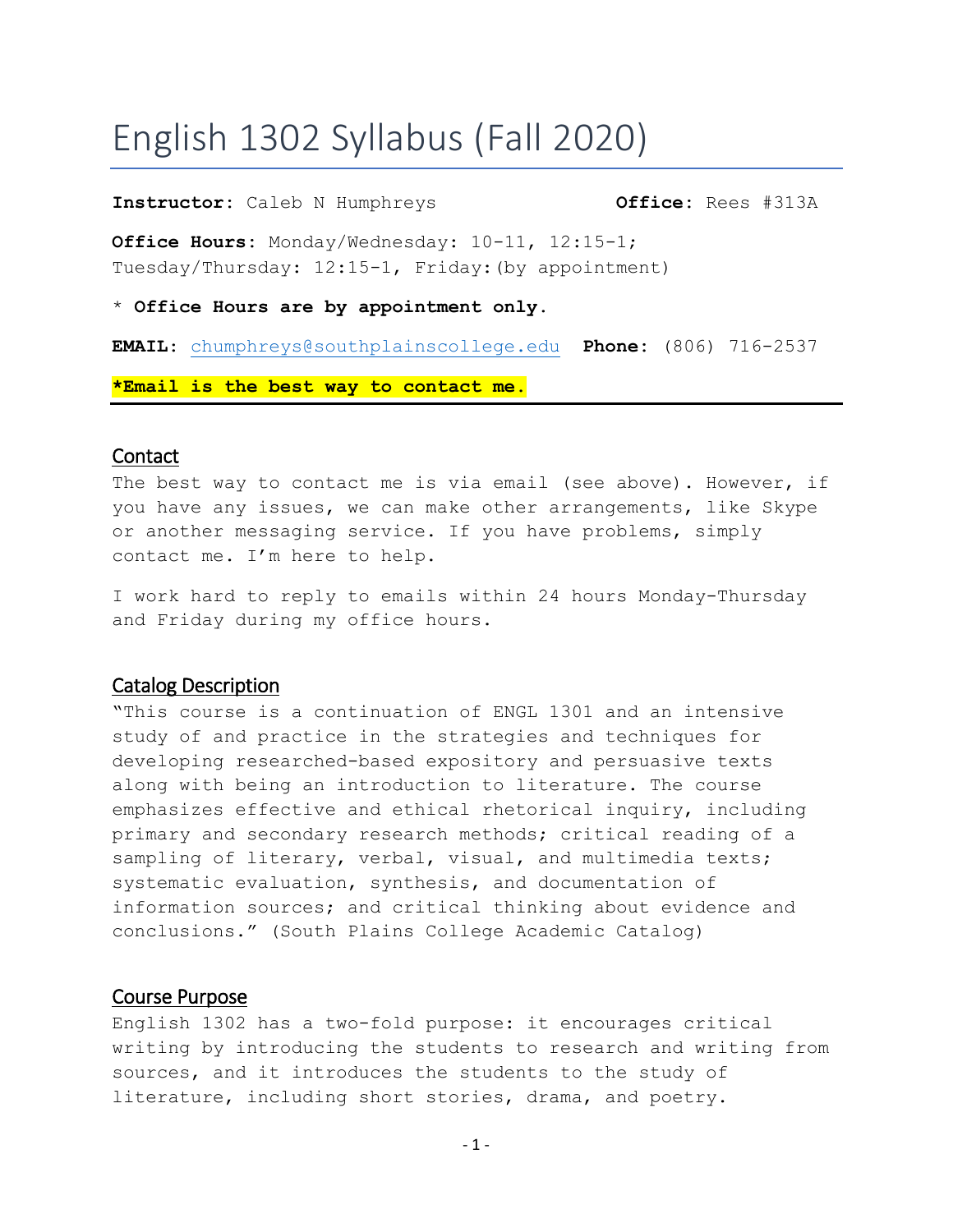## Course Content

Do note that the content covered in this class is for mature audiences. If you are uncomfortable with this, consider switching classes to a different instructor.

# Required Text

There is no required textbook for this course. All readings will be available for free online.

# Hybrid Course

Students will meet in person only one class day a week as assigned. The other class day is to be used for supplemental online instruction and working on essays.

# Objectives and Outcomes

Upon successful completion of this course, students will:

- Demonstrate knowledge of individual and collaborative research processes.
- Develop ideas and synthesize primary and secondary sources within focused academic arguments, including one or more research-based essays.
- Analyze, interpret, and evaluate a variety of texts for the ethical and logical uses of evidence.
- Apply critical thinking to the study of literature and write essays which demonstrate that critical thinking.
- Use edited American English to write in a style that clearly communicates meaning, builds credibility, and inspires belief or action.
- Apply the conventions of style manuals for specific academic disciplines (e.g., APA, CMS, MLA, etc.)
- Read and view videos of works of literature; analyze the use of literary devices (plot, point of view, theme, characterization, setting, symbolism, tone, etc.); participate in class discussions of the readings; and be tested over their understanding of the readings and lectures through quizzes, examinations, and/or written assignments.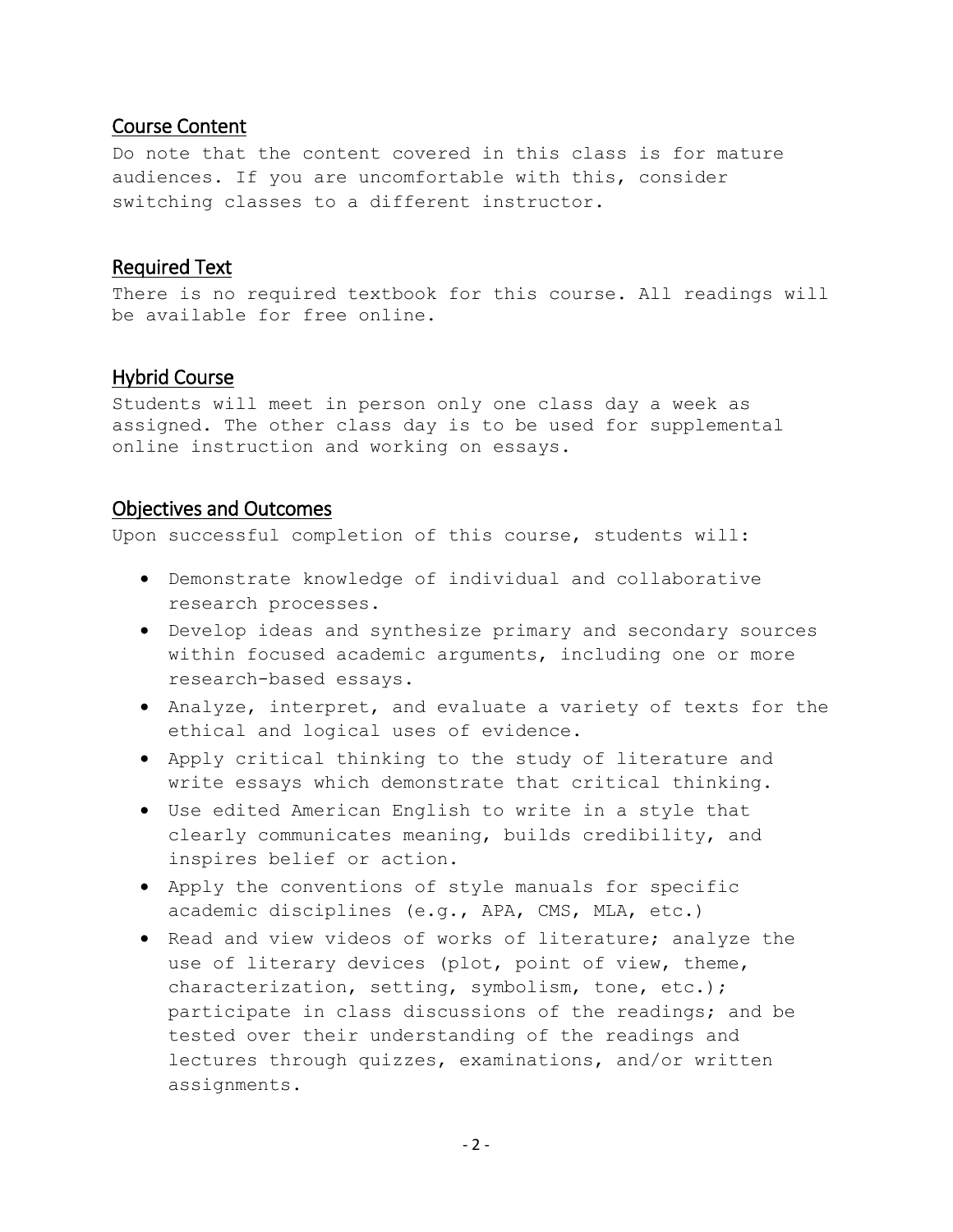#### Essays

You will write several essays. The essays written in this course will start in draft form. The rough draft of an essay will only be graded for completion. This will give you the chance to practice the writing process and to improve on the essay through workshopping with peers, suggestions from the instructor, and self-analysis. The second draft will be graded.

# Course Work

| Song Lyric Assignment        | 5%              |
|------------------------------|-----------------|
| Poetry Explication           | 10%             |
| Character Analysis           | 10%             |
| Researched Literary Argument | 20%             |
| Essay Drafts and Reviews     | 10 <sub>8</sub> |
| Misc. Homework               | 2.5%            |
| Exams $(108$ each)           | 20.8            |

#### Grade Availability

You will **always** have access to your current grades. Simply visit the "My Grades" tab on Blackboard.

## Grading Timeline

Reading quizzes are graded automatically. I will try to get your major assignments graded within two weeks. However, they may take longer to be graded. As soon as assignments are graded, they will be available under the My Grades tab. You can also review feedback for your essays here.

#### Submitting Essays

You will submit papers and reading responses under the Writing Assignments tab on Blackboard.

- Papers must be saved and submitted as Microsoft Word files (.doc or .docx). These are the only formats that Turnitin will readily accept.
- If I can't open your file, it will receive a zero.
- All written work must be formatted according to MLA style. (See link under the Links tab and MLA Handout under the Handouts tab.)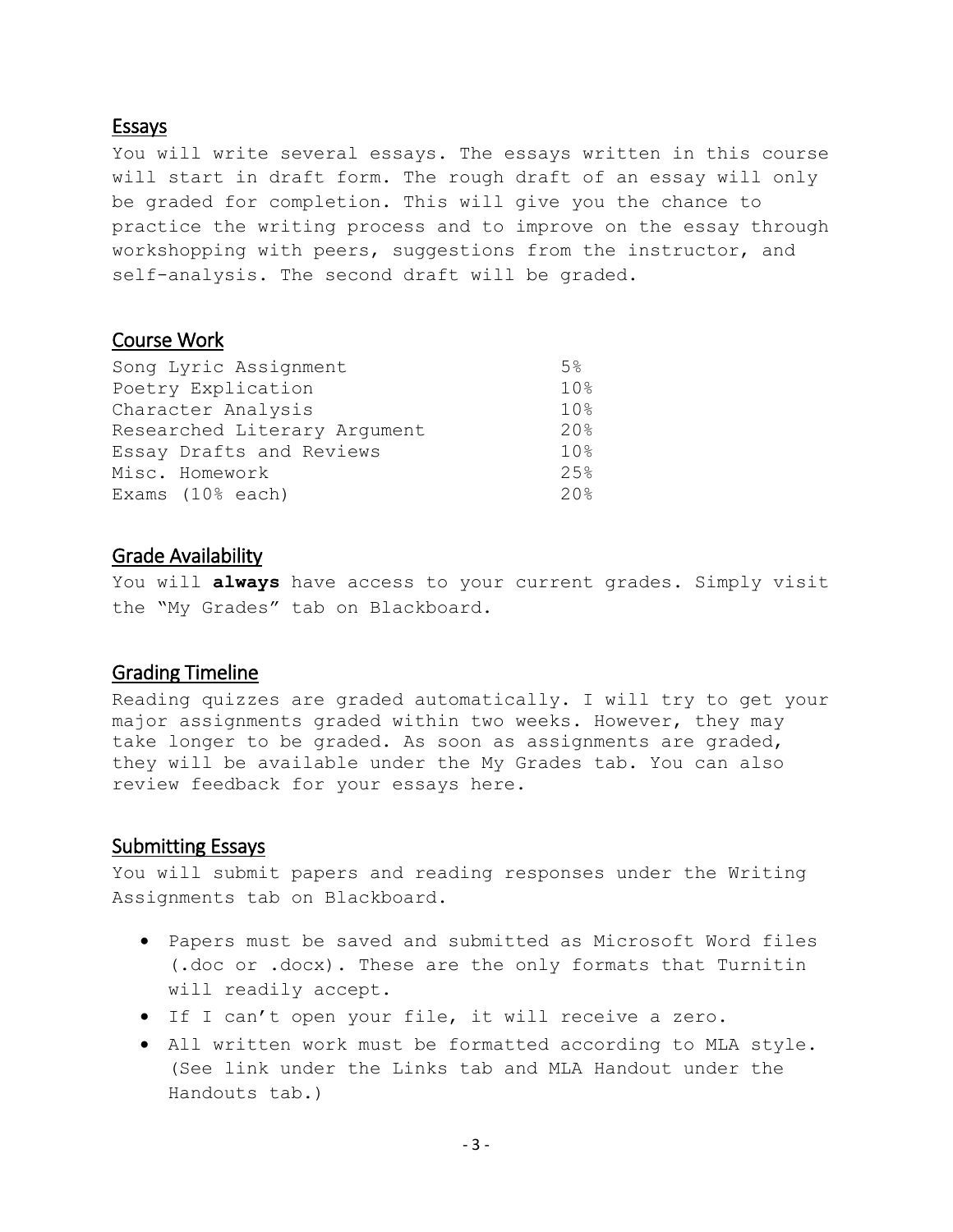Once your paper has been graded, you will be able to view my feedback.

### Late Work Policy

In order to treat all students fairly, **late work will not be accepted in this course**, unless there are extreme circumstances. All major assignment due dates are on the Course Schedule. See below.

## Methods of Evaluation

Student work is evaluated by means of A, B, C, D, and F: Superior, Good, Average, Poor, and Unacceptable. Numerical grades are assigned for convenience in averaging grades only. Essays and writing assignments will be evaluated according to the following criteria:

- 1. Use of the conventions of standard grammar.
- 2. Use of the appropriate method of development for the assignment.
- 3. Use of the principles of unity and coherence.
- 4. Use of logical, factual arguments to advance the thesis of the assignment.

#### Academic Integrity

The guidelines set forth in the South Plains College catalog will be followed. From the catalog:

**Cheating**: Dishonesty of any kind on examinations or on written assignments, illegal possession of examinations, the use of unauthorized notes during an examination, obtaining information during an examination from the textbook or from the examination paper of another student, assisting others to cheat, alteration of grade records, illegal entry or unauthorized presence in an office are examples of cheating. Complete honesty is required of the student in the presentation of any and all phases of course work. This applies to quizzes of whatever length, as well as to final examinations, to daily reports and to term papers.

**Plagiarism**: Offering the work of another as one's own, without proper acknowledgment, is plagiarism; therefore, any student who fails to give credit for quotations or essentially identical expression of material taken from books, encyclopedias,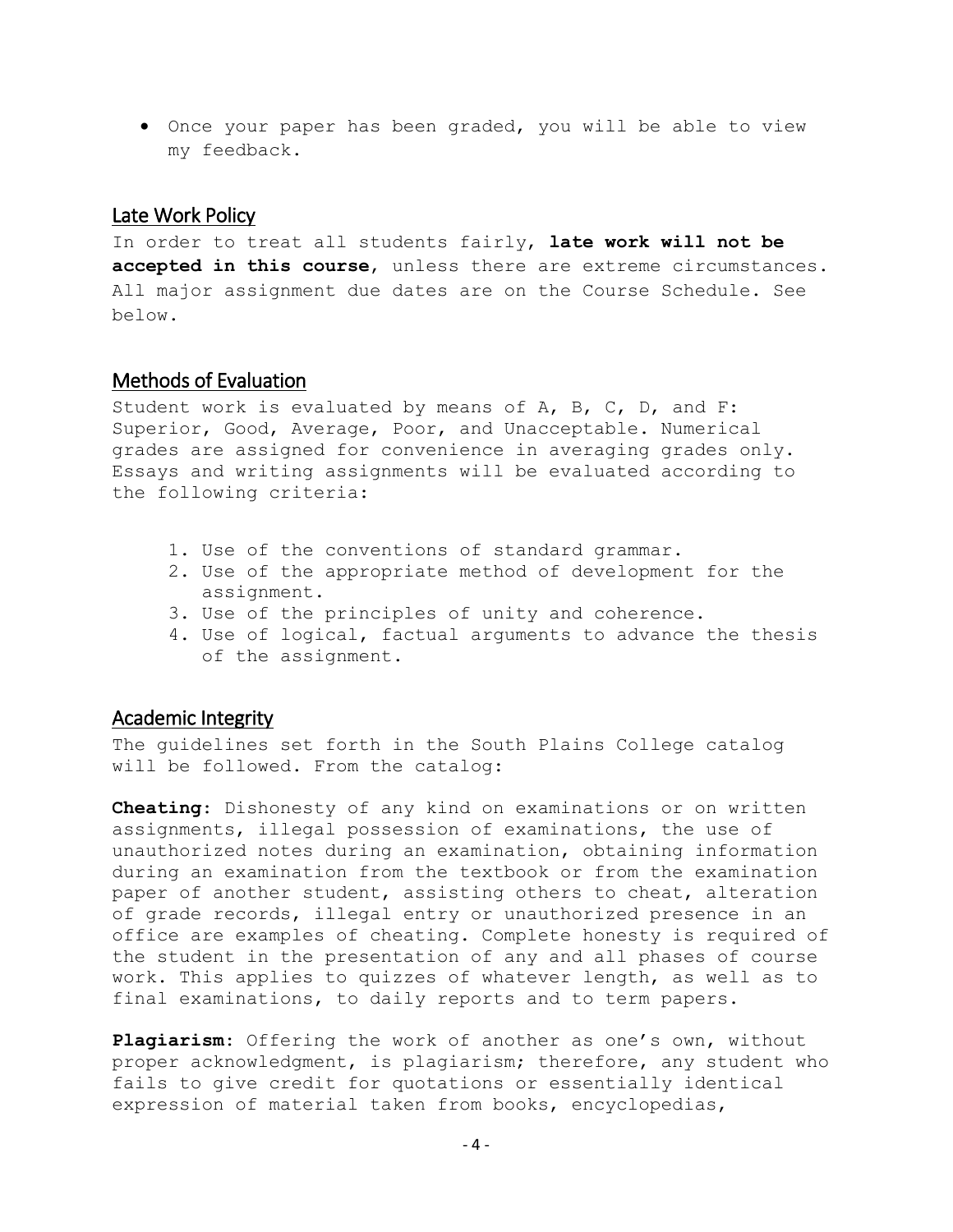magazines and other reference works, or from the themes, reports or other writings of fellow student, is guilty of plagiarism. *Plagiarism* is another word for academic dishonesty and is a form of theft. All of the writing and the ideas in your writing (e.g., journals) must be your own. Any attempt to pass off the work of someone else as your own will result in an F for the course.

Failure to comply with this policy **will** result in a **'0'** (no credit) for the assignment and can result in an **"F"** for the course if circumstances warrant. Please note that essays cannot be "recycled" – reusing previous essays that you have written is still a form of academic dishonesty. All writing in this class must be new and original.

## Turnitin

Work and essays written **MUST** be submitted to Turnitin via Blackboard. An unfavorable Turnitin report may result in a zero for the assignment. A failure to upload to Turnitin will result in a zero for the written work, regardless of quality.

## Blackboard, Internet Access, and Word Processors

Blackboard is the website host for our class, where you are able to view and access homework, view and print out class *PowerPoint* lessons, check your grades, view the syllabus, and utilize additional links. You will need internet access and a word processor to complete your homework assignments. If you do not have a computer or reliable internet access, you will need to plan time into your weekly schedule to use the SPC computer labs on the Levelland, Reese, or ATC campuses or find a computer with reliable, fast internet access and a word processor that you can use on a regular basis. Access our Blackboard course from the SPC homepage: http://www.southplainscollege.edu/ or at:

#### [https://southplainscollege.blackboard.com](https://southplainscollege.blackboard.com/)

Frequently, you will need to view *PowerPoint* presentations and *Microsoft Word* files, as found under the *Course Content* tab. In order to fully participate in the course, you will need access to *Microsoft Office.* SPC provides *Office 365* for free for all students. You can download the programs here:

[https://office.com](https://office.com/)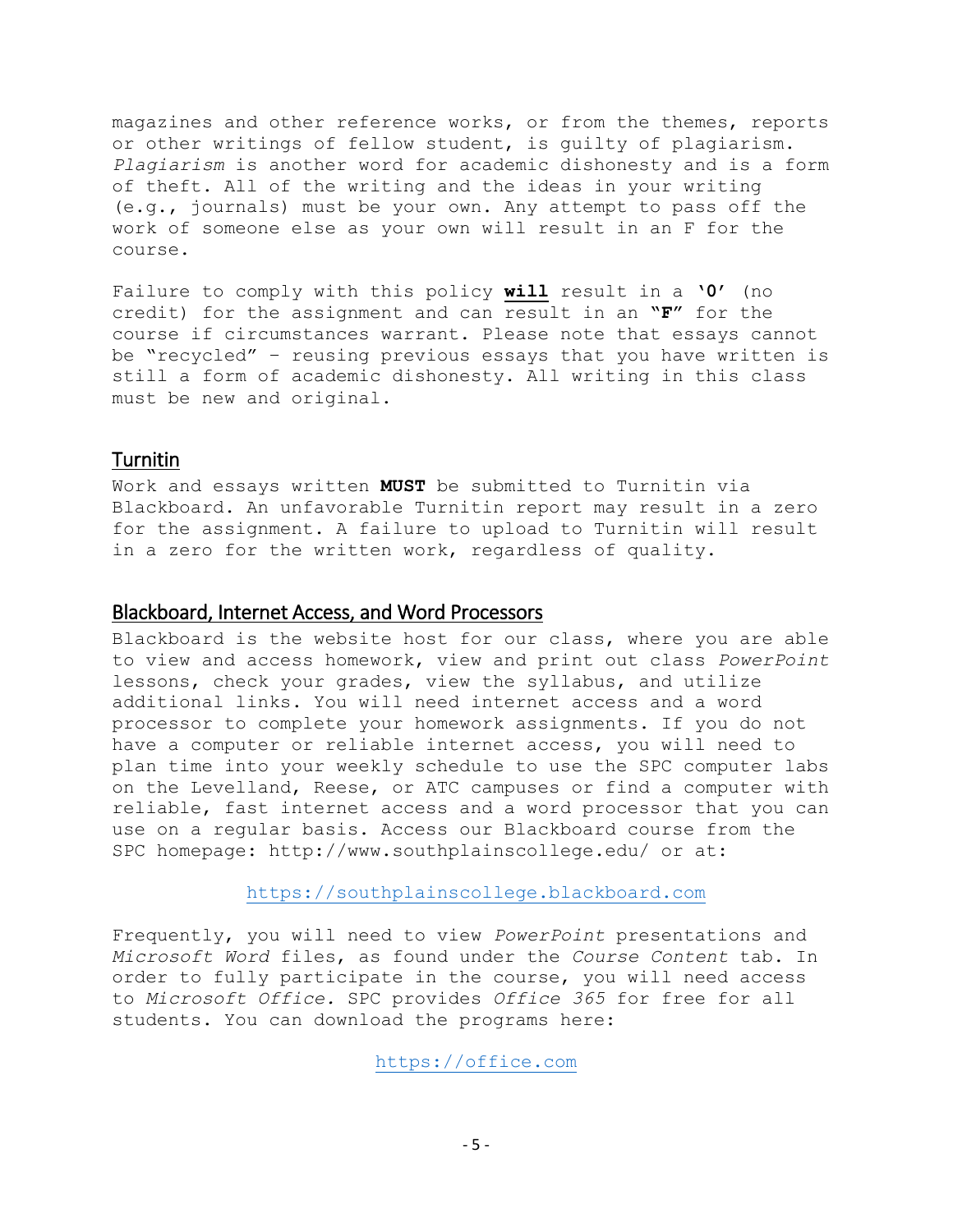#### Reading Assignments

Assigned reading is a requirement for this course. Readings will be assigned every week. Any information discussed in the assigned reading may be included in your exams, even if it was not explicitly mentioned in the lecture or PowerPoints.

#### Reading Quizzes, Discussion Boards, and Reading Responses

It is especially important that you read the assigned texts. Therefore, in order to ensure that you are keeping up with the readings, you will be required to complete reading quizzes or submit discussion board posts or writing assignments on Blackboard. **These assignments cannot be made up and will not be accepted late.**

#### Attendance Policy

Students are expected to attend all classes in order to be successful in a course. The student may be administratively withdrawn from the course when absences become excessive. Any student who misses more than four (4) class sessions could be dropped from the course. An absence is defined as failing to attend class or leaving class without the instructor's approval. If you are unprepared for class, you may be asked to leave and will be given an absence. Furthermore, a student will be counted as absent for every two tardies.

\*\*If you test positive for Covid-19, you will not be penalized for absences as long as you've submitted appropriate documentation. However, you will still need to turn in all assignments in a responsible manner and keep up with the rest of the class.

## Cell Phones and Technology

Please do not use your cell phones during class except in the event of an emergency (talk with me about it first). Put your phone on silent, and do **NOT** text message during class.

- If you are expecting an important call or emergency call, quietly step outside in order to avoid disturbing your fellow students.
- If you use your cell phone during class, you will be asked to leave. You will be counted absent.
- Personal laptops and tablets must remain closed and powered off during class, unless otherwise stated.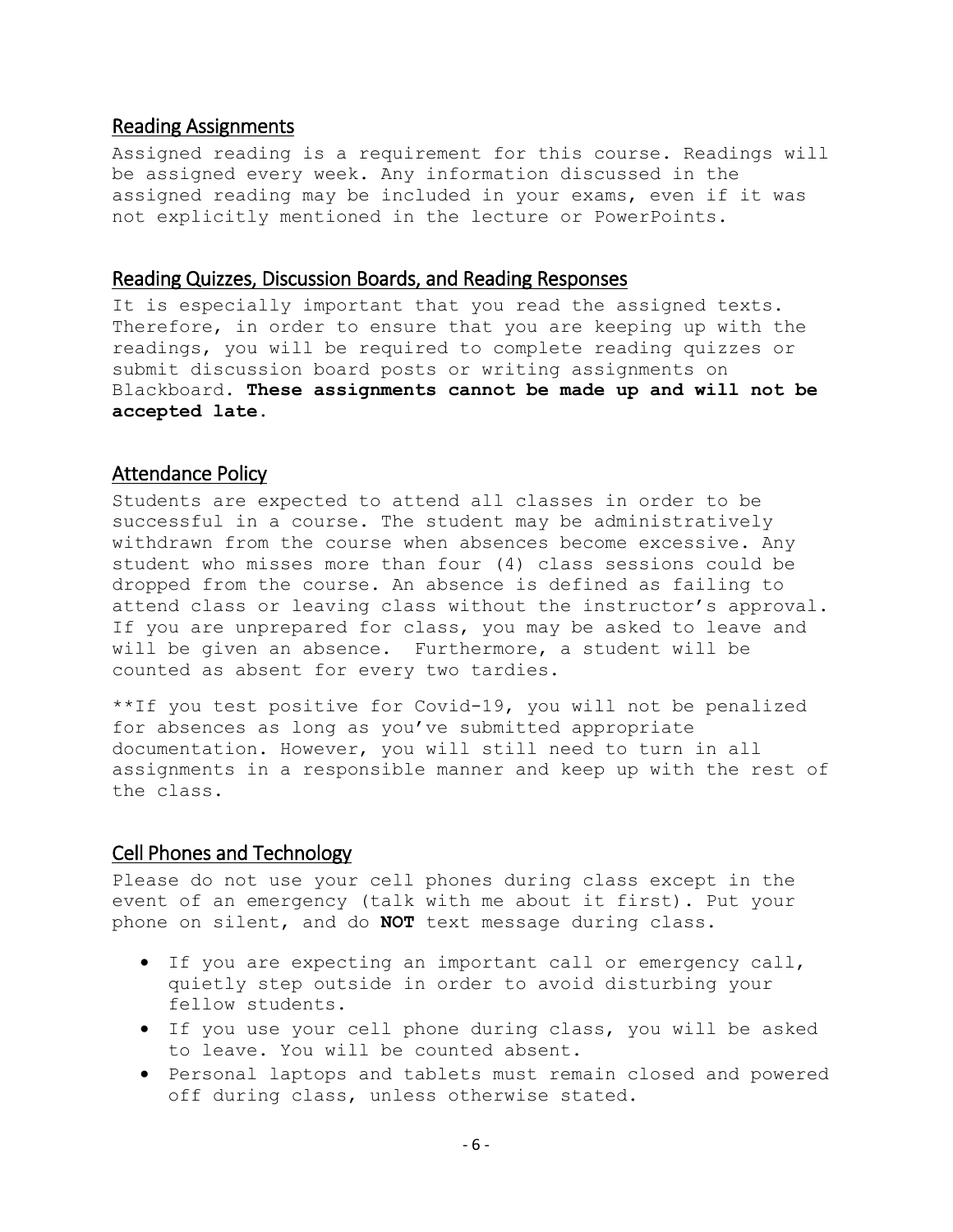#### **Classroom Etiquette**

Since you are college students, you are expected to conduct yourselves professionally:

- 1. Be respectful.
- 2. Bring all necessary materials (textbooks, notebook, writing utensil, etc.) to each class.
- 3. Any person disrupting class will be asked to leave.
- 4. Come to class prepared.

# COVID-19

It is the policy of South Plains College for the Fall 2020 semester that as a condition of on-campus enrollment, all students are required to engage in safe behaviors to avoid the spread of COVID-19 in the SPC community. These requirements are necessary because not everyone who is contagious exhibits symptoms of infection. Students who feel ill should follow University and health care provider guidelines for evaluating their health status, both to ensure the best health outcome for the student and also to limit transmission of COVID-19. However, even students who do not exhibit symptoms must abide by these face covering and social distancing rules at all times while on campus. The full "Return to Campus Plan, Fall 2020" may be found at:

## [https://www.southplainscollege.edu/emergency/SPCReturnToCampusPl](https://www.southplainscollege.edu/emergency/SPCReturnToCampusPlans.pdf) [ans.pdf.](https://www.southplainscollege.edu/emergency/SPCReturnToCampusPlans.pdf)

**Face Masks:** All students must properly wear CDC-compliant face coverings while in SPC buildings including in classrooms, labs, hallways, and restrooms. Failure to comply with this policy may result in dismissal from the current class session. If the student refuses to leave the classroom or lab after being dismissed, the student may be referred to the Dean of Students on the Levelland campus or the Dean/Director of external centers for Student Code of Conduct Violation.

**Accommodations**: The Americans with Disabilities Act (ADA) regulations do not require or allow the college to alter operating policy as an accommodation. Anyone with concerns regarding health and the face covering policy may contact DeEtte Edens, BSN, RN at (806) 716-2376 to request a reasonable accommodation. Reasonable accommodations may include allowing a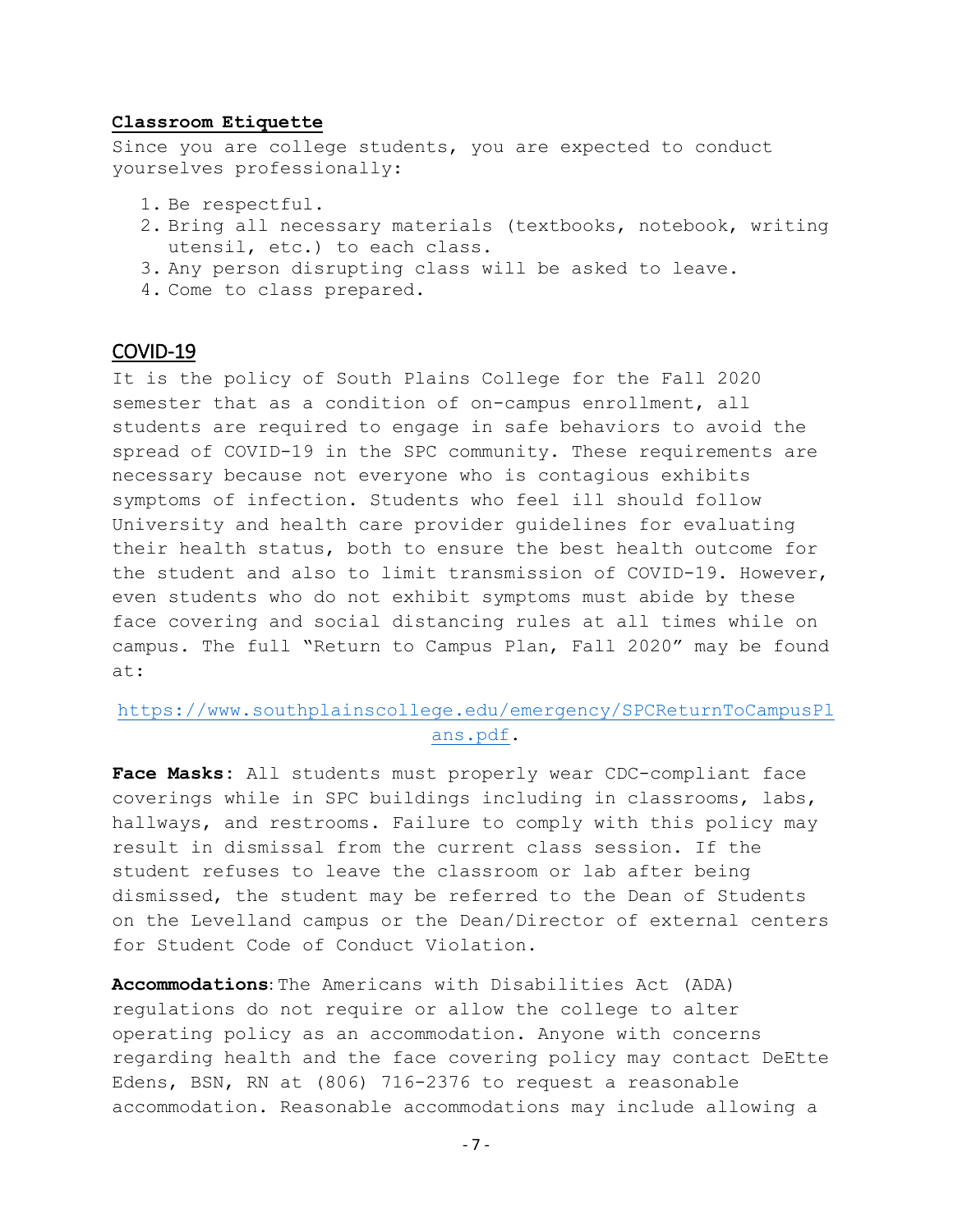person to wear a scarf, a loose face covering, or face shield instead of a face mask, offering appointments by telephone or video calls, or offering enrollment in online courses.

**Personal Hygiene:** All students are encouraged to implement good hygiene measures such as washing hands regularly, using hand sanitizer, and covering coughs/sneezes. Hand sanitizing stations will be installed across all SPC locations.

**Social Distancing:** Face coverings are not a substitute for social distancing. Students shall observe CDC approved distancing guidelines in all instructional spaces, both indoors and outdoors. Students should avoid congregating around instructional space entrances before and after class sessions. Students should exit the instructional space immediately after the end of class to help ensure social distancing and to allow for those attending the next scheduled class session to enter.

**Exposure:** If you believe that you have been exposed to COVID-19, you should remain off campus. Contact your instructor or Health Services, DeEtte Edens, BSN, RN. If you are tested positive, please contact Health Services, DeEtte Edens, BSN, RN at (806)716-2376 or dedens@southplainscollege.edu for quarantine guidance.

#### Mental Health

Any student needing individual counseling for issues such as depression, anxiety, adjustment to college, stress management, and substance abuse may visit the Health and Wellness Center to chat, confidentially, with licensed mental health professionals who provide services free of charge to current SPC students. Call or visit on Levelland Campus  $(806)$  716-2529 from 8:00 am -4:00 pm. Students wanting to set up a counseling session will have an option to be seen face-to-face or teleconference session via Doxy.me or Zoom platform. Both students and Health and Wellness employees will wear a mask during face-to-face appointments. The number of people in an office will be limited to allow for safe social distancing. Signs are posted on the front door advising students not enter if they are showing signs of illness. Students will be escorted to an appropriate office to ensure social distancing is maintained.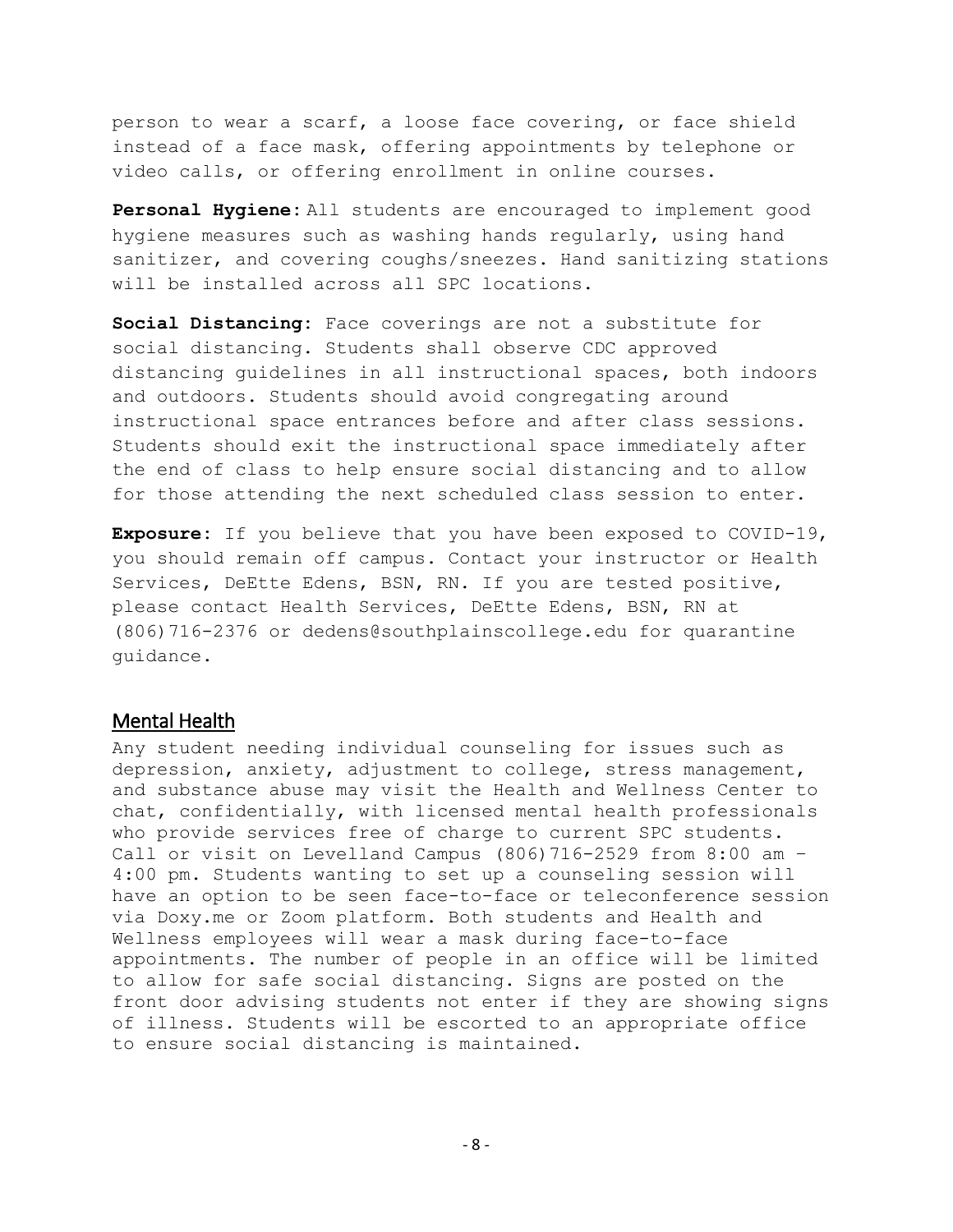## Note to Students with Disabilities

Students with disabilities, including but not limited to physical, psychiatric, or learning disabilities, who wish to request accommodations in this class should notify the Disability Services Office early in the semester so that the appropriate arrangements may be made. In accordance with federal law, a student requesting accommodations must provide acceptable documentation of his/her disability to the Disability Services Office. For more information, call or visit the Disability Services Office at Levelland (Student Health & Wellness Office) 806-716-2577, Reese Center (Building 8) 806-716-4675, or Plainview Center (Main Office) 806-716-4302 or 806-296-9611.

## Diversity Statement

In this class, the instructor will endeavor to establish and support an environment that values and nurtures individual and group differences and encourages engagement and interaction. Understanding and respecting multiple experiences and perspectives will serve to challenge and stimulate all participants to learn about others, about the larger world, and about themselves.

# Statement of Non-Discrimination

As your instructor, I do not discriminate on the basis of age, color, disability, ethnicity, gender, national origin, race, religion, sexual orientation or veteran status. You can find SPC's Non-Discrimination Policy Statement online.

**\*\*Note: The instructor reserves the right to modify the course syllabus, policies, and schedule at any point during the semester. Students will be notified of any changes.**